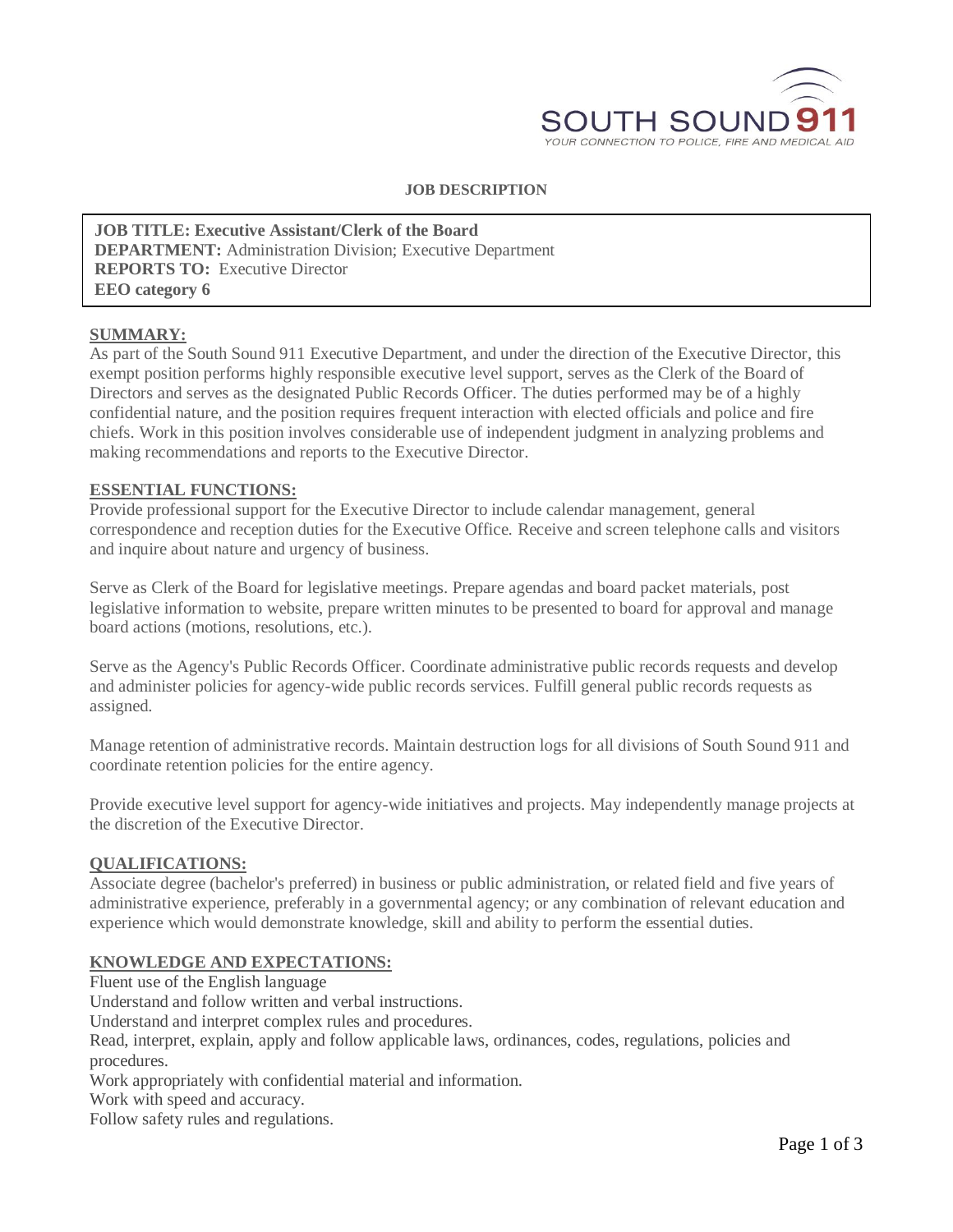Proficient with standard suite of Microsoft Office software and database applications, fax machine, and phone system.

Exercise a high degree of independent judgment in problem solving and decision-making related to administrative functions.

Communicate efficiently and effectively both orally and in writing using tact, patience and courtesy. Maintain cooperative and effective working relationships with others.

Analyze situations quickly and adopt an effective course of action.

Organize work with many interruptions and multiple tasks to meet schedules and timelines.

Be reliable, dependable and report for work on a consistent basis.

Record-keeping, document retention, report preparation and basic research methods and techniques. Compile and analyze fiscal and statistical data.

Perform clerical duties such as filing, duplications and word processing.

Knowledge of Robert's Rules of Order.

# **LICENSES, CERTIFICATES AND OTHER REQUIREMENTS:**

Possess and maintain a valid Washington Driver's License and provide own transportation for offsite meetings and occasional pickups and deliveries.

# **PHYSICAL REQUIREMENTS:**

The physical demands described here are representative of those that must be met by an employee to successfully perform the essential functions of this job. Reasonable accommodations may be made to enable individuals with disabilities to perform the essential functions.

While performing the duties of this job, the employee is regularly required to sit at a computer terminal, frequent walking both indoors and out; use hands to finger, handle, or feel and talk or hear. The employee is frequently required to reach with hands and arms. The employee is occasionally required to stand, stoop, or kneel. The employee must occasionally lift and/or move up to 25 pounds. Specific vision abilities required by this job include close vision, distance vision, peripheral vision, depth perception and ability to adjust focus.

## **WORKING ENVIRONMENT:**

Office environment with frequent interruptions. The noise level in the work environment is usually quiet. This position will interact with employees and customers on a daily basis.

# **MACHINES/TOOLS/EQUIPMENT/WORK AIDS:**

Personal computer, copy machines, telephone, fax machine, E-mail, calculators, and printers.

# **POTENTIAL HAZARDS:**

The hazards are consistent within an office environment.

## **ANALYSIS OF PHYSICAL DEMANDS OF POSITION:**

| <b>Activity</b> | <b>Percentage of time</b> | <b>Activity</b>   | <b>Pounds</b> |
|-----------------|---------------------------|-------------------|---------------|
| Standing        | 15% of time               | Pulling & Pushing | 25 lbs.       |
| Walking         | $15\%$ of time            | Lifting           | $25$ lbs.     |
| Sitting         | 70% of time               | Carrying          | $25$ lbs.     |

The following abilities are required to perform the essential job functions:

| Hearing          | YES |
|------------------|-----|
| Seeing           | YES |
| Depth Perception | N() |
| Color Vision     | N() |

Seldom to occasionally the position will require the following activities: Stooping, Crouching, Crawling, Climbing, Balancing and Kneeling.